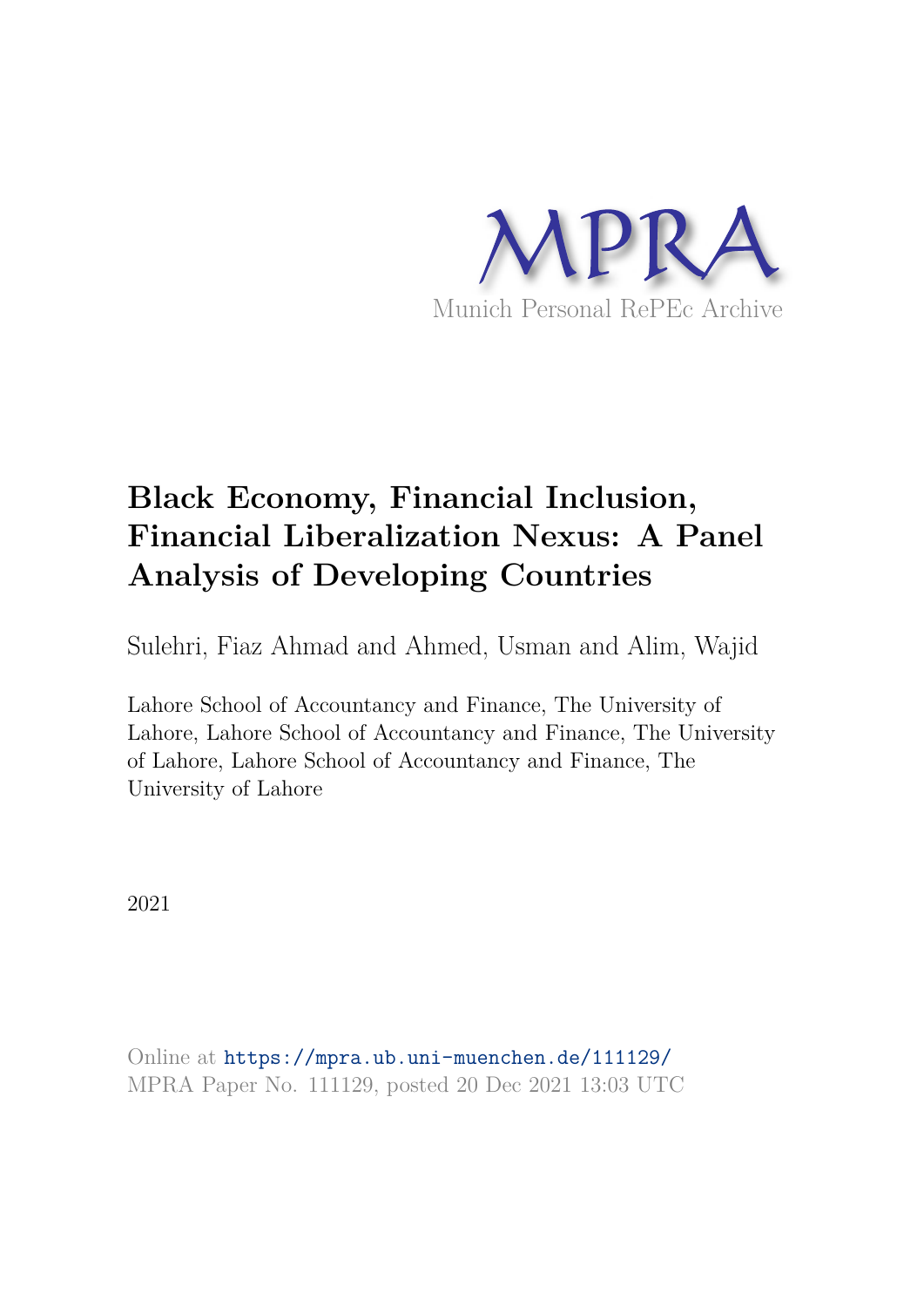## **Black Economy, Financial Inclusion, Financial Liberalization Nexus: A Panel Analysis of Developing Countries**

# **Fiaz Ahmad Sulehri<sup>1</sup> , Usman Ahmed<sup>2</sup> , Wajid Alim<sup>3</sup>**

### **ABSTRACT**

This study has examined the impact of financial liberalization and financial inclusion on the black economy in the case of developing countries from 2004 to 2019. The black economy is selected as an explained variable, whereas financial inclusion, financial liberalization, tax collection, level of corruption and political instability are selected as explanatory variables. Panel unit root issue has been checked with the help of PP-Fisher Chi-square (PP-FC), ADF-Fisher Chi-square (ADF-FC), Im, Pesaran, and Shin W-stat (IPSW), and Levin, Lin & Chu t\* (LLC) unit root tests. The fixed-effect model has been used for examining the dependence of the black economy on selected explanatory variables. Panel Granger causality test has been applied for checking the causal relationship among the selected variables. The results show that financial liberalization has a negative and insignificant impact on the black economy. Financial inclusions, the level of corruption, and political instability have a positive and significant impact on the black economy. Tax collection has a negative and significant impact on the black economy. The results of the causality test show that most of the variables have unidirectional causality between each other. Based on estimated results, the developing countries should control corruption, political instability, hence level of financial inclusion and tax collection for the reduction of the black economy.

**Keywords:** Financial Liberalization, Financial Inclusion, Black Economy **JEL Codes:** G53, O15

## **I. INTRODUCTION**

Presently, the world has become a global village. The latest technology, convenient means of communications, and easy access to finance have removed the barriers across the borders for business and trade (Azeem and Haroon 2012). Despite all these facilities, there are some commercial activities, which still operate illegally, exceptions of taxes, and don't follow national rules and regulations (Mehmood et al., 2019) i.e., known as black economy, shadow economy, or informal economy. These activities may be intentionally unrecorded or may be due to some errors, omissions, or missed out and become part of the unreported economy. Some studies highlight that the black economy contributes to the GDP of the countries (Ashraf et al., 2019; Ahmed and Ahmed 1995). There are various challenges and issues in developing countries regarding the measurement and control of the black economy (Arby et al., 2010). In the past few years, the developing countries' financial sector helps in the reduction of poverty. There are three stages for this purpose: first, through the availability of direct credit progress in industrial and agricultural sectors; second, progress in markets through liberalization and deregulation; and third, progress in institution building that purposes at balancing market and government failures. In the monetary progress, industry, and trade liberalization policies of financial inclusion help to understand the magnitude of basic concern sector like supportive banks and institutions borrowings in ensuring growth. Trade and industry liberalization policies of inclusive growth connect every citizen in the monetary development to understand the magnitude of main concern sectors such as supportive banks' lending in ensuring comprehensive growth (Barhate and Karir, 2011). The other challenge is to quantity the extent of the black economy, few studies have used the latent factors and indicators to evaluate unnoticed parts of the economy (Almenar et al., 2019; Hunjra et al., 2020).

The black economy in developing world touched to almost one third of Gross Domestic Products whereas in high income OECD countries it is 18% of the GDP (Arby et al., 2010). In fact, black economy is major obstacle for the development of the economies because it captivates formal economy labor and other major resources (Ashraf et al., 2019; Ahmed and Ahmed 1995). Moreover, extension of the black economy can be a reason of for budget deficit increasing and reducing groundwork excellence. Globally, with trade, businesses are interacting with one another, this further increases the links among developed and developing countries. The financial interaction among developing and developed countries sometimes known as financial liberalization (Chauvet and Jacolin 2017). Financial liberalization can remove the barriers and interventions in financial markets and may impact the size of the black economy (Bakaert et al., 2006). Extensive studies examine the association amongst economic growth and monetary liberalization but the black economy and financial liberalization is hardly studied. Financial liberalization

 $\overline{a}$ 

<sup>&</sup>lt;sup>1</sup> Assistant Professor: Lahore School of Accountancy and Finance, The University of Lahore, Pakistan.

<sup>&</sup>lt;sup>2</sup> Scholar: Lahore School of Accountancy and Finance, The University of Lahore, Pakistan.

<sup>&</sup>lt;sup>3</sup> Assistant Professor: Lahore School of Accountancy and Finance, The University of Lahore, Pakistan.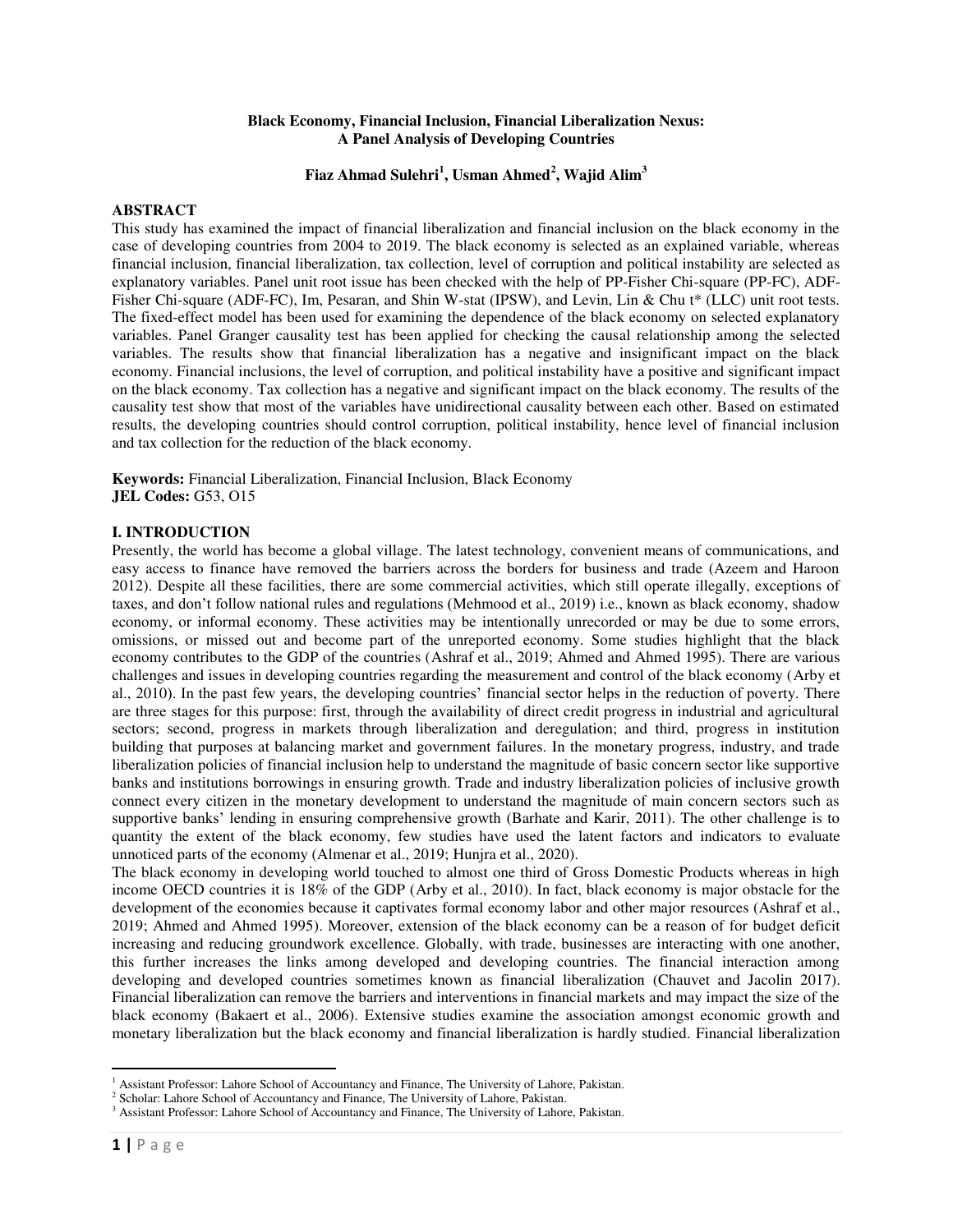may help in the reduction of entry barriers, reduction of credit controls, interest rate deregulation, and reduction of reserve needs. In 1996, the German bankers' association introduced a voluntary code for a bank account that facilitates basic banking transactions, known as the 'everyman' banking account. All individuals and businesses, who have the best relationships with banks and financial institutions always facilitate with banking products and services as compare to the small firms. Financial inclusion provides furnished guidance for the correction of market failures to policymakers and researchers. The basic purpose of financial inclusion is to serve the ignored and rural population with banking service like opening bank accounts, credit facilities, borrowings, insurance, payments and deposits, remittances through proper banking channels with coordination of financial intermediaries. Financial inclusion also demands some initiative regarding cover small and marginal farmers as well as vulnerable social groups. Financial inclusion and financial liberalization can play a pivot role for reducing the size of lack economy and encouraging the pace of currency in emerging nations. There are studies (Aslam, 1998; Ali and Bibi, 2017; Ali and Ahmad, 2014; Ali and Audi, 2016; Ali and Audi, 2018; Ali and Zulfiqar, 2018; Ali et al., 2016; Ali et al., 2021; Ali et al., 2021, Ali et al., 2015; Arshad and Ali, 2016; Ashraf and Ali, 2018; Audi and Ali, 2017) which explain that how political instability, high-interest rates, corruption, tax evasion, tariffs, inflation, strict regulation regarding demand and supply of goods. This purpose of this study is to scrutinize the effect of financial liberalization and financial inclusion on the black economy in the case of developing countries, this type of study is not available to the best of our knowledge, so this study will contribute to this field of study.

The black economy is a platform where goods and services can be exchanged illegally, these goods and services may be exchanged virtually (through fake transactions) and physically (direct cash) but these are prohibited by the governments and legislative authorities. Therefore, it has no records. Mostly, participants don't have the intention to act illegally or maliciously, but due to the lack of legal work, they indulge themselves in illegal activities for meeting their economic and social needs. Sometimes people don't report their jobs or income to the government, this leads to the black economy for the reason of tax evasion and hiding income. The urge of higher profits, businessmen, and individuals to turn into illegal activities such as selling of illegal drugs, smuggling, endangered species, weapons, slave labor, designer knockoffs, and ticket scalping. Individual ethics, beliefs, and moral values also determine the black economy in such a way that there may be some individuals who don't feel ashamed or hesitate to buy the stolen products from others because of half the prices of the products. The black economy in the emerging sphere has lied in between 40% to 60 % of GDP. This reveals that the black economy is certainly disturbing the revenues as well as development expenditures of developing countries. This study has tried to examine the impact of financial liberalization and financial inclusion on the black economy in the case of developing countries.

# **II. LITERATURE REVIEW**

Many studies examine the theoretical and empirical determinants of the black economy in the case of developed and developing countries. Here in this section of the thesis, we have selected the most relevant and recent studies as the review of the literature. The literature has been arranged in chronological order i.e., from recent to past studies. Almenar et al., (2019) demonstrate the measuring of the shadow economy and its drivers. This study covers period 1965-2015. This study has adopted a panel analysis and chosen a long-run perspective for peripheral EMU countries to explore the size and trend of the informal economy. The multiple indicators and multiple causes (MIMIC) and structural equation modeling (SEM) has used for empirical analysis. To quantity the extent of the black economy two sets of variables (i.e. potential determinants and indicator variables) are used. For analyzing the association of other institutional and social issues (e.g. productivity, economic growth, tax evasion, and corruption) with the black economy may hurt the progress of various economies. The activities of the black economy increased and also influenced on economies of developing countries in the sampled countries, it can also see that the economic cycle has an impact on the black economy.

In the absence of other financial tools, in the black economy, all transactions have done in cash (Chaudhry et al., 2019). For measure the size of informal economy in Argentina, this study uses the hours worked data and MIMIC approach from 1999 to 2007. Hence, retaining of currency will fall with the increase in size of black economy and vice versa. Schneider et al., (2018) examine the measurement of the black economy, its issues, and methods of estimation, results with open questionnaires. This study covers 143 countries from all over the world for the period 1996 to 2014. This study has three conclusions with weaknesses and strengths of different methods for measuring size of shadow economy. Firstly, the results from different techniques vary from each other. From these approaches, the MIMIC approach is considered most useful due to its flexibility for measuring the black economy. Secondly, this study has a wide range of definitions of a black economy with the perfect combination of those factors, which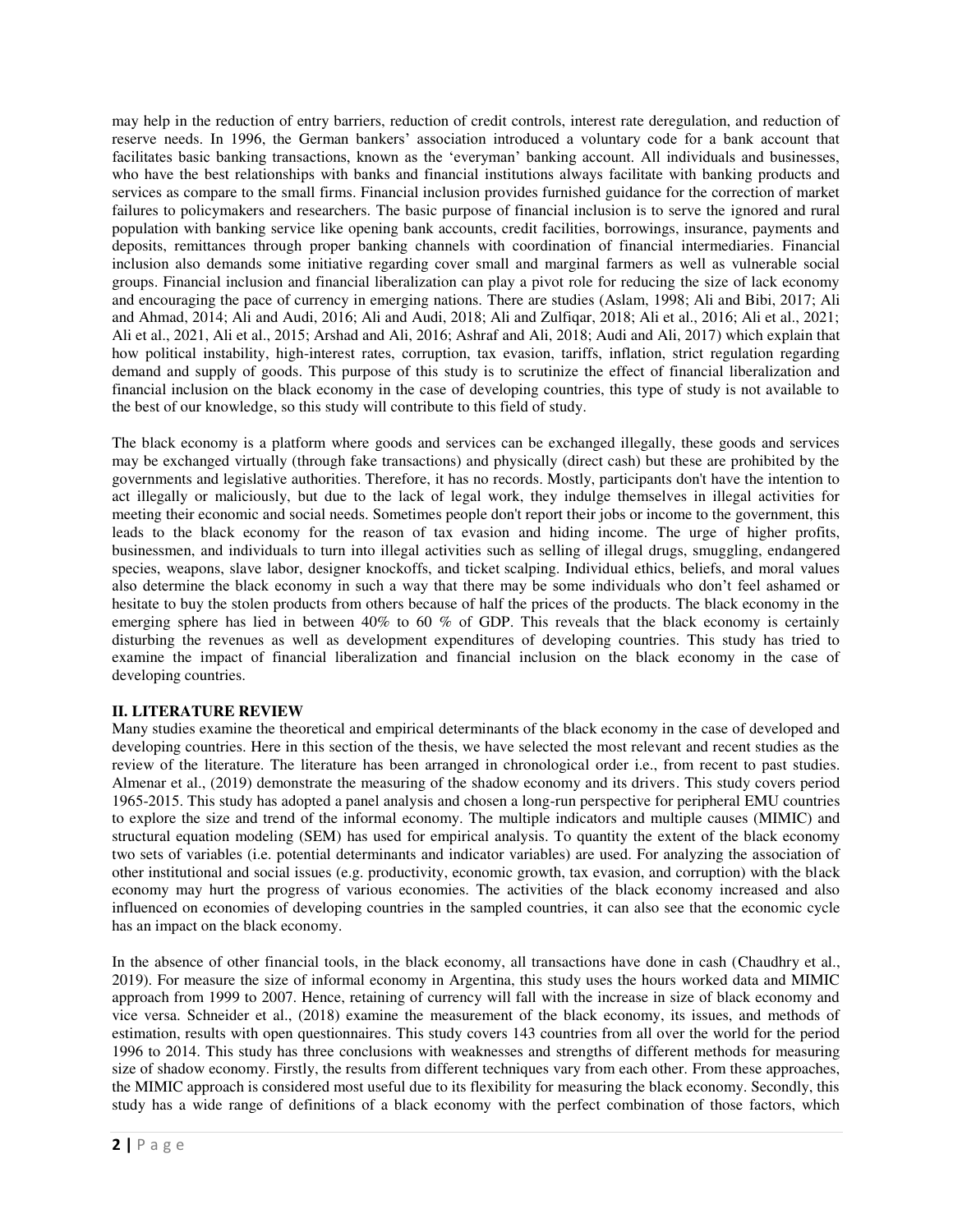significantly contribute to the growth of the black economy. Thirdly, this study has the latest estimation methods for results for the measurement of the black economy.

Akinsola and Odhiambo (2017) inspect the impact of financial liberalization on economic growth in sub-Saharan Africa by covering 36 years of data, starting from 1980 to 2015. This study predicts the effect of currency crises and financial openness on economic development in 30 African countries. In this literature, the proxy for economic growth is gross domestic product per capita and domestic credit for the private sector. The empirical results from Generalized Method of Moments (GMM) estimator demonstrate that the currency crisis has a negative and insignificant correlation with economic growth. Whereas financial openness has positively linked and has a significant correlation with the economic development for all examined cross-sections. Celik and Citak (2016) investigate the relationship between financial liberalization, banking competition, and economic development in the case of Turkey by employs the data from the period of 1990 to 2014. The study uses the gross domestic product as explained or dependent variable and the Hirfindahll Hirschman index, Panzar, and Ross Competition index, and credit growth have been used as explanatory or independent variables. The Multiple Regression Analysis is used to investigate the association among the above-discussed variables and for test the stationarity of the data, this study uses the Augmented Dickey-Fuller (ADF) test and Phillips Perron (PP) tests. The results of this study predict that financial Integration has a negative impact and the level of banking competition has a positive impact on economic development in Turkey.

Bejaković (2015) explores the revision of the shadow economy in Croatia with the causes and effect from 1994 to 2000. Including the whole range of various principles, this study also indicates the relationship between economic policy and the black economy. This study provides the comprehensive methods for the measurement of the size of black economy on the situation in Croatia in section 3 with having a short introduction, definition, and measures with an explanation in section2. Section 4 has the association between black economy and economic crises. Blackburn et al., (2012) explore the impact of tax evasion on the underground economy and financial development. By considering bank intermediation and tax evasion, this study examines the association between the black economy and financial development as well as heterogeneous skills of agents regarding investment. The results of the analysis show that the increase in the marginal net benefit of income disclosure causes to increase in the level of financial development and the higher tax evasion will lower the financial development and consequently larger will be the size of the black economy.

# **III. THEORETICAL MODEL**

Following the Ceteris Paribus, the lesser the share of the black economy, the higher will be the demand for legal currency and the higher will be the velocity of circulated money (Breusch, 2005). Theoretical framework about the black economy is mainly developed by (Bakaert et al., 2006), which highlights that, how fiscal authorities manage the missing income. The limited use of currency and higher number of unregistered transactions is known as the black economy. We collected data over the period of time from 2004 to 2019. Following the existing literature (Audi and Ali, 2017; Audi et al., 2021; Audi et al., 2021; Audi et al., 2021; Audi and Ali, 2021; Audi et al., 2021; Haider and Ali, 2015; Kassem et l., 2019; Roussel et al., 2012, Sajid and Ali, 2018; Senturk and Ali, 2021; Sulehri and Ali, 2020) , the functional form of the model becomes as:

 $BE_{it} = F(FINL_{it}, FINI_{it}, TC_{it}, COR_{it}, POL_{it}, X_{it})$  (1)

To check the responsiveness of the dependent variable concerning the independent variable the equation can be written as;

 $BE_{it} = \alpha FINL_{it}^{\beta 1} FININ_{it}^{\beta 2}TC_{it}^{\beta 3}COR_{it}^{\beta 4}POL_{it}^{\beta 5}X_{it}^{\beta}$  (2) The econometric model becomes as:  $BE_{it} = \alpha + \beta_1 FINL_{it} + \beta_2 FININ_{it} + \beta_3 TC_{it} + \beta_4 COR_{it} + \beta_5 POL_{it} + \beta_6 X_{it} + \mu_{it}$  (3)  $\alpha$  =Intercept constant  $\beta_{i}$ = Slope coefficient i= selected developing countries  $t=$  selected time period (2004-2019) u= white noise error  $X = set of control variables$ 

### **IV. PRINCIPAL COMPONENT ANALYSIS**

We have constructed indices for financial inclusion and financial liberalization with the help of principal component analysis. Principal component analysis (PCA) is the oldest but most famous multivariate technique, used by all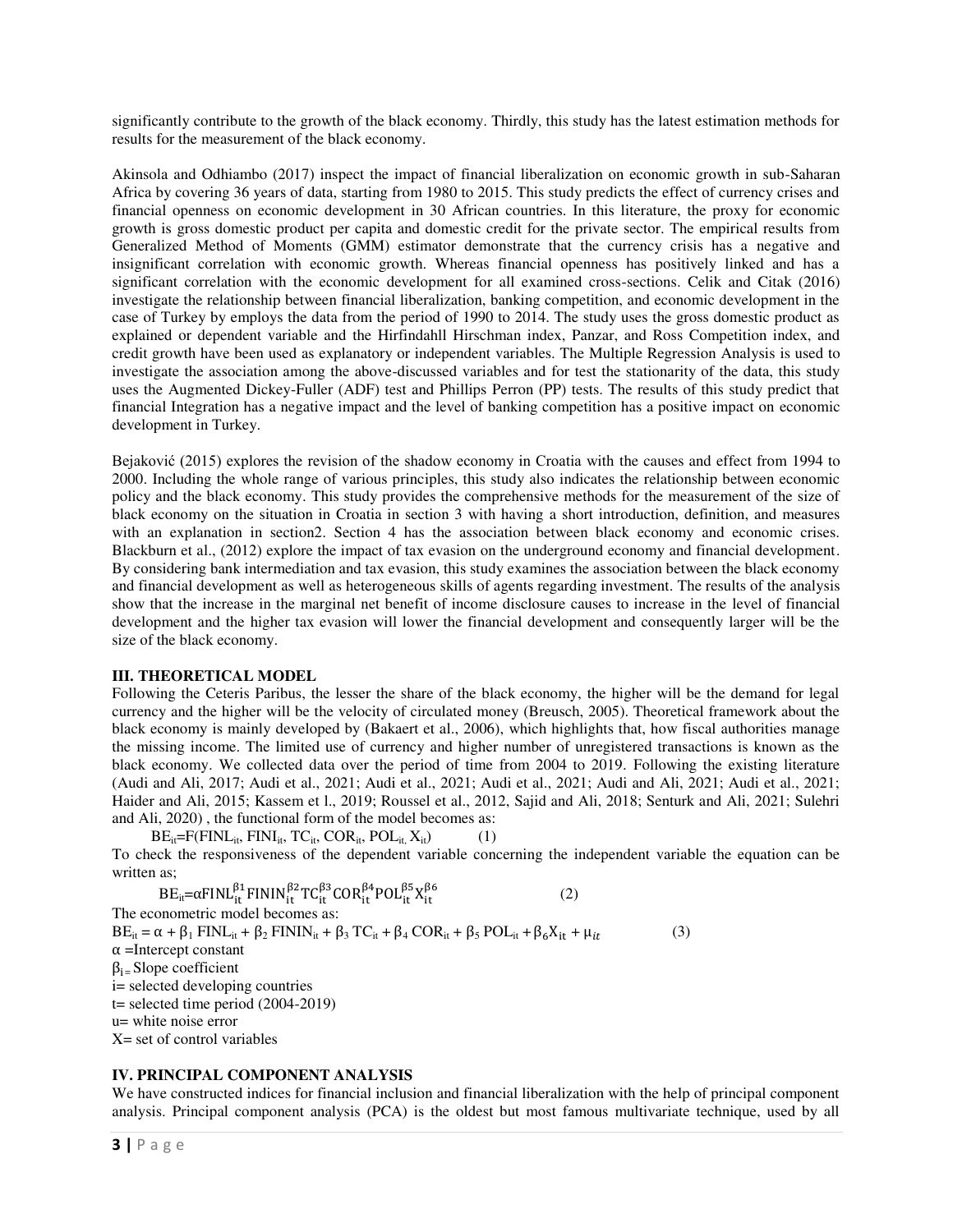scientific disciplines. When the dependent variables are intercorrelated in the data table, for such observations PCA technique is useful. The basic purpose of the PCA technique is to create a new orthogonal variable called principal components by extract useful and important information from the data table. Then the size of the data set is compressed to simplify the description. In this way, structural observations and variables are available for analysis in which the different individual dimensions of the data are linearly uncorrelated. Being the PCA is the most modern technique for index construction, it is a best-fitting line that can be originated from points. Which helps to minimize the average squared distance. For making the predictive models, PCA can be used in independent data analysis. Suppose that  $n \times p$  is a data matrix, X with column-wise zero mean, where each of the n rows represents a different repetition of the experiment, and each of the p columns gives a particular kind of feature.

The transformation is defined by a set of size  $l$  of p-dimensional vectors of weights or coefficients;

$$
W_{(k)} = (w_1, \dots w_p)_{(k)}
$$
\nThis maps each row vector  $X_{(i)}$  of X to a new vector of principal component scores;

$$
t_{(i)} = (t_1, \dots t_l)_{(i)}
$$
  
\n
$$
t_{k(i)} = X_1, w_k
$$
\n(5)

For i=1... n and  $k=1, \ldots 1$ 

In such a way that individual variables  $t_1, \ldots t_l$  of t considered over the data set successively inherit the maximum possible variance from X, with each coefficient vector W constrained to be a unit vector.

To maximize variable first weight vector  $W_{(1)}$ , thus has to satisfy

$$
W_{(1)} = \arg max_{\vert \vert w \vert \vert = 1} \{ \sum_{i} (W_{(1)})_{(i)}^2 \} = \arg max_{\vert \vert w \vert \vert = 1} \{ \sum_{i} (X_{(i)} \vert W)^2 \}
$$
\n(7)

\nEquivalently, writing this matrix gives

$$
W_{(1)} = \arg max_{\vert \vert w \vert \vert = 1} \{ \vert \vert XW \vert \vert^2 \} = \arg max_{\vert \vert w \vert \vert = 1} \{ W^T X^T X w \}
$$
\n
$$
\text{Since } W_{(1)} \text{ has been defined to be a unit vector, it equivalently also satisfies:}
$$
\n
$$
(8)
$$

$$
W_{(1)} = \arg \max \left\{ \frac{W^T X^T X W}{W^T W} \right\} \tag{9}
$$

The quantity to be maximized can be recognized as a Rayleigh quotient. A standard result for a positive semidefinite matrix such as  $X<sup>T</sup>X$  is that the quotient's maximum possible value is the largest eigenvalue of the matrix, which occurs when W is the corresponding eigenvector. With  $W_{(1)}$  found, the first principal component of a data vector  $X_{(i)}$  can then be given as a score  $t_{1(i)} = X_{(i)} \cdot W_{(i)}$  in the transformed coordinates, or as the corresponding vector in the original variables,  $\{X_{(i)}, W_{(i)}\}W_{(1)}$ .

## **V. ECONOMETRIC METHODOLOGY**

Levin, Lin & Chu t<sup>\*</sup> (LLC) unit root tests have been applied and the common form of an LLC is as:

$$
\Delta y_{i,t} = \gamma_{0i} + p y_{it-1} \sum_{i=1}^{pi} \gamma_{1i} \Delta y_{i,t-j} + u_{i,t} \quad 10)
$$

 $\gamma_{0i}$  is the intercept in the equation (3) with having unique across the cross-sectional entities and p is identical for the

autoregressive coefficient, whereas  $\gamma_i$  denotes for lag order,  $u_{i,t}$  is the residual term which has been supposed to be independent for all the across of panel entities. The equation (10) follows the ARMA stationary process for each cross-section becomes as:

$$
u_{i,t} = \sum_{j=0}^{\infty} \gamma_{1i} \Delta y_{i,t-j} + \varepsilon_{i,t}
$$
 (11)

Following the equation (11), null and alternative hypotheses can be developed as:

$$
H_0: p_i = p = 0
$$

 $\Lambda$ 

 $H_a$ :  $p_i = p < 0$  for all i

LLC model is based on t-statistic, where p is supposed to fix across the entities under the null and alternative hypothesis.

$$
t_p = \frac{p}{SE(p)}
$$
 (12)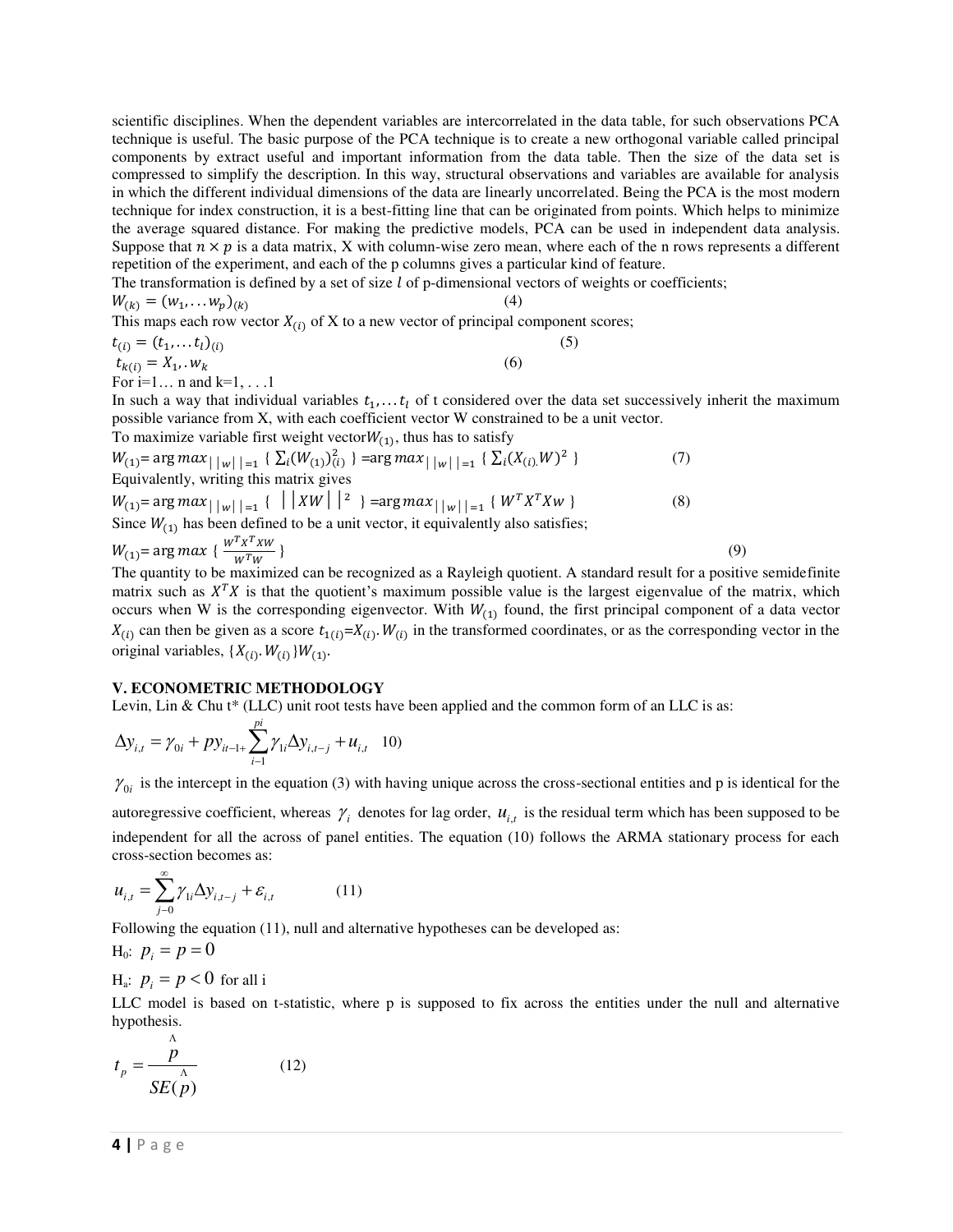In this whole procedure, we have supposed that the residual series is white noise. Further, the regression of the panel has t<sub>p</sub> test statistic, which presents the convergence of standard normal distribution when N and  $T \rightarrow \infty$ 

 $\rightarrow$  0. On the other hand, if any sectional unit is not independent, then the residual series are corrected and *N T*

have the issue of autocorrelation. Under such these circumstances LLC test proposes a modified test statistic as:

$$
t_p = \frac{t_p - N\overline{T}\overline{S}_N^{\wedge} \overline{\sigma}(\stackrel{\wedge}{p})\mathbf{u}_m^*}{\sigma_m^*}
$$
(13)

Where  $u_n^*$  $u_m^*$  and  $\sigma_m^*$  are modified the error term of the error term and standard deviation of the error term, the values of these are generated from Monte Carlo Simulation by LLC (2002).

Im et al., (2003) develop a panel stationarity test in the case when panel data is heterogeneous. This panel unit root test is also based on ADF unit root methodology, but this test is based on the arithmetic mean of individual series, this test is followed as:

$$
\Delta y_{i,t} = \overline{w_i + py_{i-1+} \sum_{i-1}^{pi} \gamma_{1i} \Delta y_{i,t-j} + v_{i,t}}
$$
(14)

The IPS test allows for heterogeneity in  $v_i$  value, the IPS unit root test equation can be written as:

$$
t_{T}^{-} = \frac{1}{N} \sum_{i=1}^{N} t_{1,i}(\mathbf{p}_{i})
$$
\n(15)

Where  $t_{i,t}$  the ADF test statistic, pi is the lag order. For the calculation process, this test follows:

$$
A_{t} = \frac{\sqrt{N(T)}[\bar{t}_{T} - \mathbf{E}(\mathbf{t}_{T})]}{\sqrt{Var(\mathbf{t}_{T})}}
$$
(16)

## **V.I. HAUSMAN TEST FOR FIXED AND RANDOM EFFECT MODEL**

By following the procedure of fixed-effect analysis, it is also known as a dummy variable, because when every group has a different intercept in one equation then a specific dummy has been introduced for every group. So, the following equation becomes:

$$
Y_{it} = \alpha_i + \beta_1 X_{1it} + \beta_2 X_{2it} + \dots + \beta_k X_{kit} + u_{it} \quad (17)
$$

Which can be written in a matrix notation as:

$$
Y = D\alpha + X\beta' + u \qquad (18)
$$

$$
Y = \begin{bmatrix} Y_1 \\ Y_2 \\ \vdots \\ Y_N \end{bmatrix}, \qquad D = \begin{bmatrix} i_r & 0 \dots & 0 \\ 0 & i_r & 0 \\ 0 & 0 & i_r \end{bmatrix}_{NTx}
$$

$$
X = \begin{bmatrix} x_{11} & \dots & x_{1k} \\ \vdots & \ddots & \vdots \\ x_{N1} & \dots & x_{NK} \end{bmatrix}_{NTx}
$$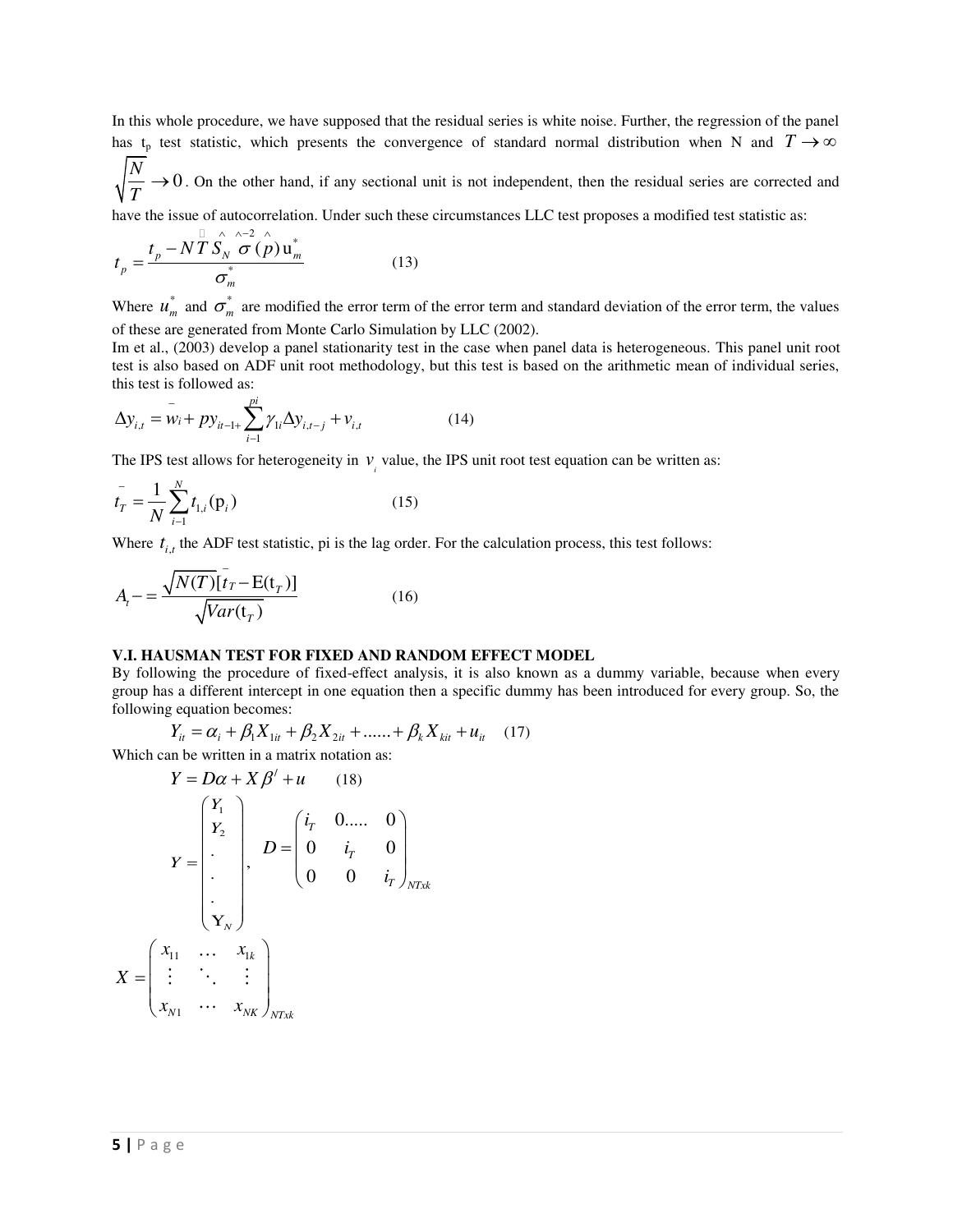$$
\alpha = \begin{pmatrix} \alpha_1 \\ \alpha_2 \\ \vdots \\ \alpha_N \end{pmatrix}_{Nx1} \beta' = \begin{pmatrix} \beta_1 \\ \beta_2 \\ \vdots \\ \beta_k \end{pmatrix}_{Nx1}
$$

For each section independently the dummy variable takes unlike group's specific estimation procedure. So, to make sure about fixed effects method we can use Hausman test.

#### **V.II. PANEL GRANGER CAUSALITY**

To check the causality among unlike mutable the panel Granger (1969) has been used in this study because it control heterogeneity problem to increase the accuracy of the regression estimates. For testing the relationship between two variables in the Granger sense, the following linear panel model can be used.

$$
Y_{it} = \alpha_i + \sum_{k=1}^{K} \gamma_i^{(k)} y_{it-k} + \sum_{k=1}^{K} \beta_i^{(k)} T_{it-k} + E_{it}
$$
 (19)

Here  $\alpha_i$  quantity the individual exact outcome across *i*, and the coefficients  $\gamma^{(k)}$  and  $\beta^{(k)}$  are tacitly supposed to be persistent for all *i*.

The null hypothesis of the test is  $\beta^{(1)} = .... \beta^{(K)} = 0$ , there is no causal relationship between x and y, whereas the alternative hypothesis is the x and y have a causal relationship for all the cross-sectional units.

## **VI. EMPIRICAL RESULTS AND DISCUSSIONS**

The estimated descriptive statistic results have been given in table 1. The results reveal that the black economy has a maximum value of 33.87767, the minimum value of 21.13265, with an average of 28.14005. The standard deviation of the back economy is 28.14005. The results show that the black economy is negatively skewed. Financial liberalization has an average value of 51.1000, the minimum and maximum values are 24.11822 and 75.93546 respectively. The standard deviation of the financial liberalization is 13.62014. The data of financial liberalization is negatively skewed. The results demonstrate that the financial inclusion index has a maximum value of 1.332492, minimum value of 0.021154, with an average of 0.506584. The standard deviation of the financial inclusion index is 0.326292. The results show that financial inclusion is positively skewed. The tax collection has an average value of 12.93872, with minimum and maximum values of 2.331967 and 34.84990 respectively. The standard deviation of the tax collection is 6.732471. The data of financial liberalization is positively skewed. The results of Table 1 also presents that corruption has a maximum value of 1.159934, the minimum value of -1.672876. Corruption has the lowest average value of -0.363739. The standard deviation of the corruption is 0.621815. The results show that corruption is positively skewed. The estimated results of table 1 show that political instability has the second-lowest average value of -0.617339. The standard deviation value is 0.957965. Whereas the maximum value is 1.200234 and the minimum value is -2.810035. The political instability is negatively skewed.

| Table 1         |             |             |              |          |             |             |  |
|-----------------|-------------|-------------|--------------|----------|-------------|-------------|--|
|                 | BE          | <b>FINL</b> | <b>FININ</b> | TC       | <b>COR</b>  | <b>POL</b>  |  |
| Mean            | 28.14005    | 51.10008    | 0.506584     | 12.93872 | $-0.363739$ | $-0.617339$ |  |
| Median          | 28.44632    | 52.01397    | 0.472362     | 12.56508 | $-0.411751$ | $-0.551961$ |  |
| Maximum         | 33.87767    | 75.93546    | 1.332492     | 34.84990 | 1.159934    | 1.200234    |  |
| Minimum         | 21.13265    | 24.11822    | 0.021154     | 2.331967 | $-1.672876$ | $-2.810035$ |  |
| Std. Dev.       | 3.158480    | 13.62014    | 0.326292     | 6.732471 | 0.621815    | 0.957965    |  |
| <b>Skewness</b> | $-0.113773$ | $-0.116326$ | 0.321940     | 1.090735 | 0.362933    | $-0.014888$ |  |
| Kurtosis        | 2.036788    | 1.918234    | 2.068080     | 4.300436 | 2.688550    | 2.271510    |  |
|                 |             |             |              |          |             |             |  |
| Jarque-Bera     | 10.44858    | 13.00867    | 13.68594     | 68.79941 | 6.654739    | 5.670232    |  |
| Probability     | 0.005384    | 0.001497    | 0.001067     | 0.000000 | 0.035887    | 0.058712    |  |
|                 |             |             |              |          |             |             |  |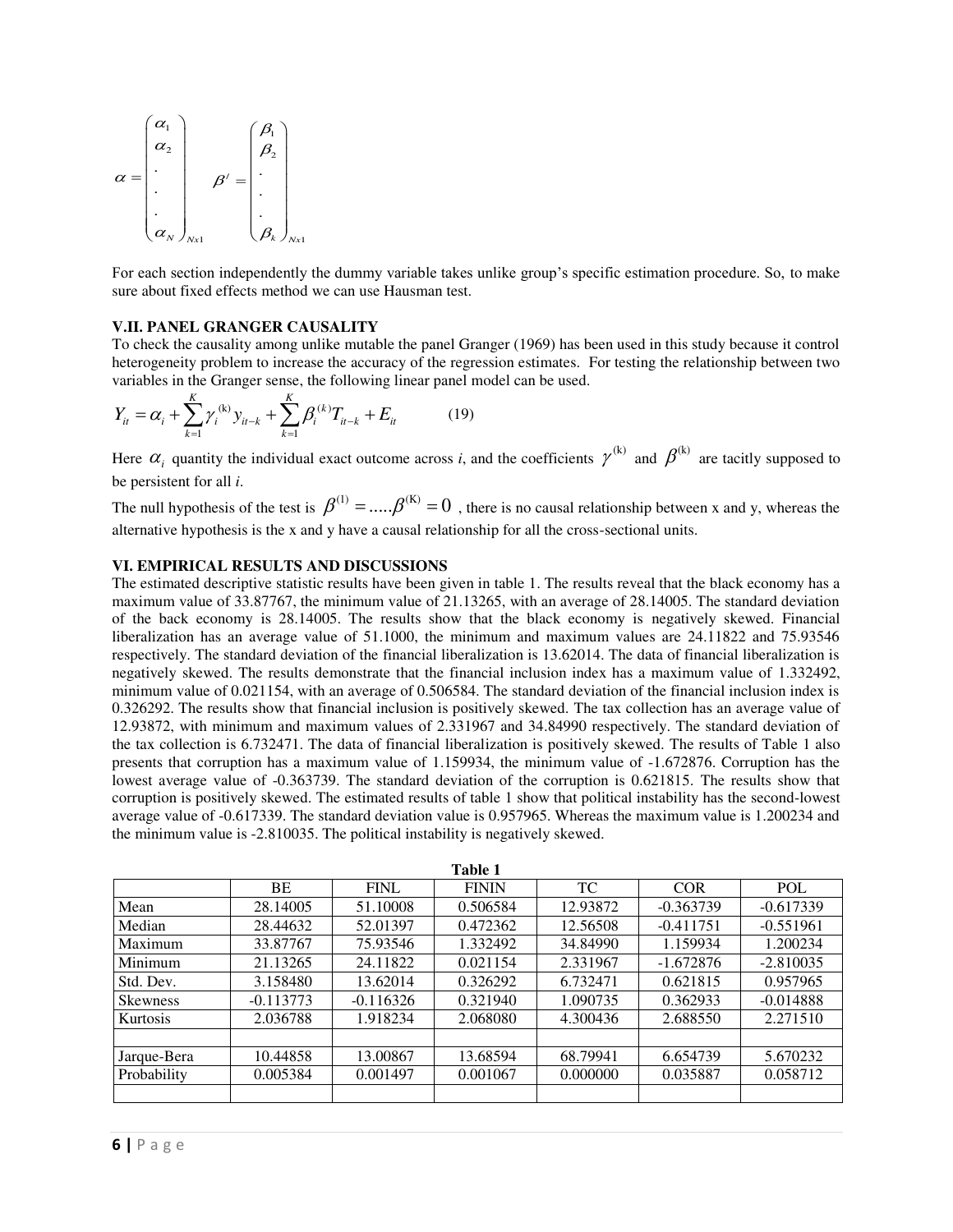| Sum          | 7203.852 | 13030.52 | 129.6854 | 3312.312 | $-93.11728$ | $-158.0387$ |
|--------------|----------|----------|----------|----------|-------------|-------------|
| Sum Sq. Dev. | 2543.879 | 47119.05 | 27.14895 | 11558.17 | 98.59671    | 234.0126    |
|              |          |          |          |          |             |             |
| Observations | 256      | 255      | 256      | 256      | 256         | 256         |

Table 2 presents the correlation matrix among variables. Correlation provides the degree of association between the variables, and the degree of relationship between the explanatory variables also decides the level of multicollinearity. The results show that the black economy has a negative and insignificant correlation with financial liberalization. There is a positive and significant correlation between the black economy and financial inclusion. The estimated outcomes show that the black economy has a negative and significant correlation with tax collection, level of corruption, and political instability in selected developing countries. Financial liberalization has a positive and significant correlation with financial inclusion, tax collection, level of corruption, and political instability. The estimated results explain that financial inclusion has a positive and significant correlation with tax collection, level of corruption, and political instability. Tax collection has a positive and significant correlation with the level of corruption and political instability. There is a positive and significant correlation between the level of corruption and political instability. The overall results show that most of the explanatory variables have a significant correlation with the black economy as a dependent model. The results explain that the selected explanatory variables for the regression model, have a low and moderate correlation with each other. Hence, there is no issue of multicollinearity among the selected explanatory variables. **Table 2** 

| 1 apie 2     |                                                   |                |               |               |               |          |  |
|--------------|---------------------------------------------------|----------------|---------------|---------------|---------------|----------|--|
| Variables    | ВE                                                | <b>FINL</b>    | <b>FININ</b>  | TC            | <b>COR</b>    | POL      |  |
| ВE           | 1.000000                                          |                |               |               |               |          |  |
| <b>FINL</b>  | $-0.032271$                                       | 1.000000       |               |               |               |          |  |
| <b>FININ</b> | $0.318643***$                                     | $0.560915***$  | 1.000000      |               |               |          |  |
| TC.          | $-0.349201$ ***                                   | $0.380200$ *** | $0.256448***$ | 1.000000      |               |          |  |
| <b>COR</b>   | $-0.227460***$                                    | $0.393196***$  | $0.414712***$ | $0.552565***$ | 1.000000      |          |  |
| POL          | $-0.443257***$                                    | $0.407464***$  | 0.359684***   | $0.556071***$ | $0.770715***$ | 1.000000 |  |
|              | Notat *** procent 1 percent level of cignificance |                |               |               |               |          |  |

Note: \*\*\*, present 1 percent level of significance.

|                                                                                                     | <b>Variables</b> | LLC .         | <b>IPSW</b>   | ADF-FC     | PP-FC        |  |
|-----------------------------------------------------------------------------------------------------|------------------|---------------|---------------|------------|--------------|--|
|                                                                                                     |                  |               |               |            |              |  |
|                                                                                                     | BE               | $-9.50670***$ | $-4.17551***$ | 79.2107*** | $176.311***$ |  |
|                                                                                                     | FINI.            | $-4.46953***$ | $-2.03493**$  | 54.1981**  | 43.2711**    |  |
|                                                                                                     | <b>FININ</b>     | $0.68030*$    | $3.05776*$    | 7.91609*   | 12.1854*     |  |
|                                                                                                     | TC.              | $-1.28412**$  | $-0.78309***$ | 44.7489**  | 45.3824**    |  |
|                                                                                                     | <b>COR</b>       | $-1.60248**$  | $-0.44142***$ | 38.4867**  | 38.9937**    |  |
|                                                                                                     | POL              | $-7.27082***$ | $-4.45081***$ | 69.9185*** | 85.1709***   |  |
| Note: ***, **,* present significance level $1\%$ , 5% and $10\%$ level of significance respectively |                  |               |               |            |              |  |

# **Table 3: Unit Root Outcomes at Level**

The estimated results of unit root tests have been presented in Tables 3 and 4. This study has used PP-Fisher Chisquare (PP-FC), ADF-Fisher Chi-square (ADF-FC), Im, Pesaran and Shin W-stat (IPSW), and Levin, Lin & Chu t\* (LLC) unit root tests for examining the stationarity in selected panel data set. The detailed methodology for the unit root tests has been given in the econometric methodology session. The estimated results show that all the selected variables are stationary at the level and first difference and all the variables of the model have the same order of integration. This situation urges us to use the fixed-effect model or random-effect model.

| Table 4. Unit Noot Outcomes at First Difference |               |               |              |              |  |  |  |
|-------------------------------------------------|---------------|---------------|--------------|--------------|--|--|--|
| Variables                                       | LLC           | <b>IPSW</b>   | ADF-FC       | PP-FC        |  |  |  |
| BE.                                             | $-4.54734***$ | $-1.99045**$  | 49.0811**    | 48.8808**    |  |  |  |
| FINL.                                           | $-6.95889***$ | $-5.86484***$ | 93.5005***   | $175.248***$ |  |  |  |
| <b>FININ</b>                                    | $-3.36862***$ | $-3.02173***$ | $61.6137**$  | $107.831***$ |  |  |  |
| TС.                                             | 4.91671*      | $-0.95981*$   | 34.6234***   | 149.363***   |  |  |  |
| COR.                                            | $-6.47674***$ | $-5.73151***$ | 91.8297***   | 194.059***   |  |  |  |
| POL.                                            | $-8.26546***$ | $-7.02693***$ | $109.721***$ | 192.496***   |  |  |  |

## **Table 4: Unit Root Outcomes at First Difference**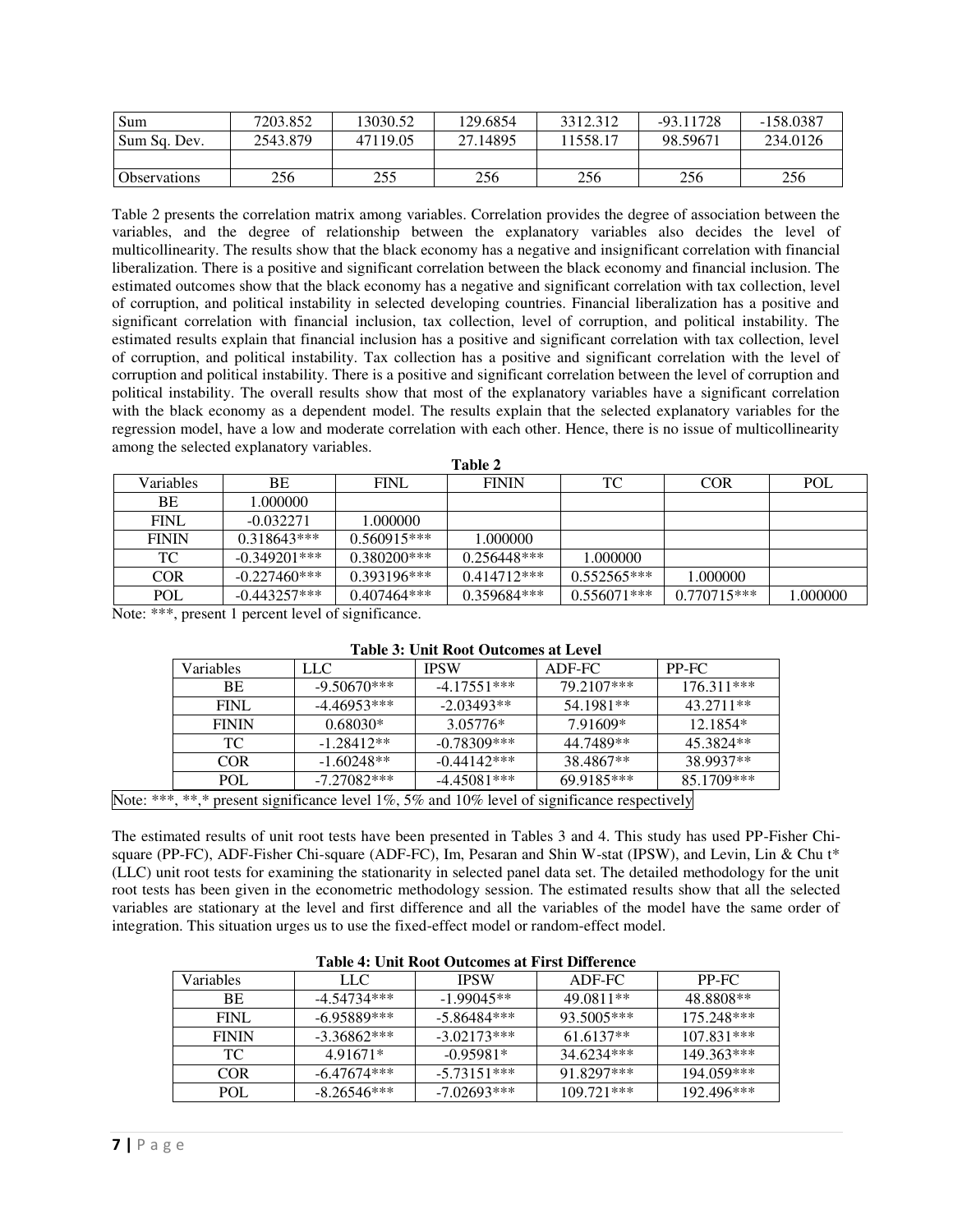#### Note: \*\*\*, \*\*,\* present significance level  $1\%$ , 5% and  $10\%$  level of significance respectively.

Table 5 shows the Hausman test results. Panel data of developing countries have been used for empirical results, after reviewing the nature of the data set, a fixed effect or random effects model has been recommended for final analysis. For this purpose, the Hausman test has been applied. For the estimation of regression analysis, the endogenous explanatory variables are used by the Hausman test. The estimated outcomes of the Hausman test have been given in table 5. The outcomes show that the Hausman test is significant at the 5 percent level, this explains fixed effect model is appropriate for our panel of developing countries.

| Table 5: Hausman Test             |                   |              |       |  |  |  |
|-----------------------------------|-------------------|--------------|-------|--|--|--|
| Test cross-section random effects |                   |              |       |  |  |  |
| <b>Test Summary</b>               | Chi-Sq. Statistic | Chi-Sq. d.f. | Prob. |  |  |  |
| Cross-section random              | 12.185330         |              |       |  |  |  |

**Table 5: Hausman Test** 

Table 6 presents the estimated outcomes of panel fixed effect. The results show that financial liberalization has a negative and insignificant impact on the black economy in the case of selected developing countries over the selected period. Batten and Kearney (2006) mentions that financial liberalization reduces the size of the black economy. This reveals that the rising level of financial globalization reduces the size of the informal sector and raises the formal sector of the economy. The expansion of the formal economy opens new productive opportunities for the firms, the less efficient firms reallocate their resources or disappear from the official economy (Chaudhry et al., 2010). The process creates job opportunities and raises the level of wages, there is no more attraction for informal firms. Moreover, a rise in wages increases the wage gap between formal and informal jobs as well, labor also prefers to work in the formal sector rather than the informal sector. Furthermore, financial liberalization also increases the level of deregulation in labor and financial markets (Buehn and Schneider, 2008). This shows that financial liberalization depresses the level of the black economy. But in the case of our selected developing countries, there is a negative but insignificant relationship, this shows that selected developing countries are not fully utilizing the benefits of financial liberalization. Thus, we cannot reject the null hypothesis i.e. financial liberalization does not impact the black economy.

The estimated results show that financial inclusion has a positive and significant impact on the black economy, the estimates reveal that with a 1 percent increase in financial inclusion, the black economy increases by (0.454452) percent. The extensive literature finds that financial inclusion has a negative and significant impact on the black economy. Chortareas et al., (2015) and Bayar and Ozturk (2016) point out that in the case of developing countries, financial inclusion is raising the level of the black economy. As a huge amount of population of developing countries is still not fully equipped with financial tools and facilities, this will create a positive relationship between financial inclusion and the black economy. Our estimated outcomes are in line with these studies (Chortareas et al., 2015; Bayar and Ozturk, 2016). Thus, we reject the null hypothesis i.e. financial inclusion does not impact the black economy, this shows that financial inclusion is contributing to the black economy. The estimated outcomes show that tax collection has a negative and significant impact on the black economy. The coefficient shows that a 1 percent increase in tax collection brings (-0.032768) percent decrease in the black economy. Auerbach (2017) and Bayar et al., (2018) mention that rising tax collection means low unregistered activities, and higher volatility of money. The findings of our study are consistent with these studies. Thus, we reject the null hypothesis i.e. tax collection does not impact the black economy, this shows that tax collection is contributing to the black economy. The estimated results show that level of corruption has a positive and significant impact on the black economy. The results show that a 1 percent increase in the level of corruption brings (0.567594) percent increase in the size of the black economy. Corruption raises the level of the unregistered and informal sector of the economy which reduces the velocity of money. In the presence of a high level of corruption, there is a higher level of black economy. Our estimated outcomes are consistent with these findings. Thus, we reject the null hypothesis i.e. level of corruption does not impact the black economy, this shows that the level of corruption is contributing to the black economy of the developing countries. The estimated outcomes of the fixed model show that political instability has a affirmative and substantial impact on the level of the black economy. The outcomes show that a 1 percent rise in political instability (0.135014) percent rise has arose in the black economy of developing counties. There are several studies (Carr and Chen, 2002; Ali and Rehman, 2015; Ali and Senturk, 2019; Ali and Naeem, 2017; Ali, 2011; Ali, 2015; Ali, 2018) that link the political instability to the size of the black economy. In the presence of political instability, the informal and unregistered sector of the economy grows sharply and reduces the velocity of money. Our findings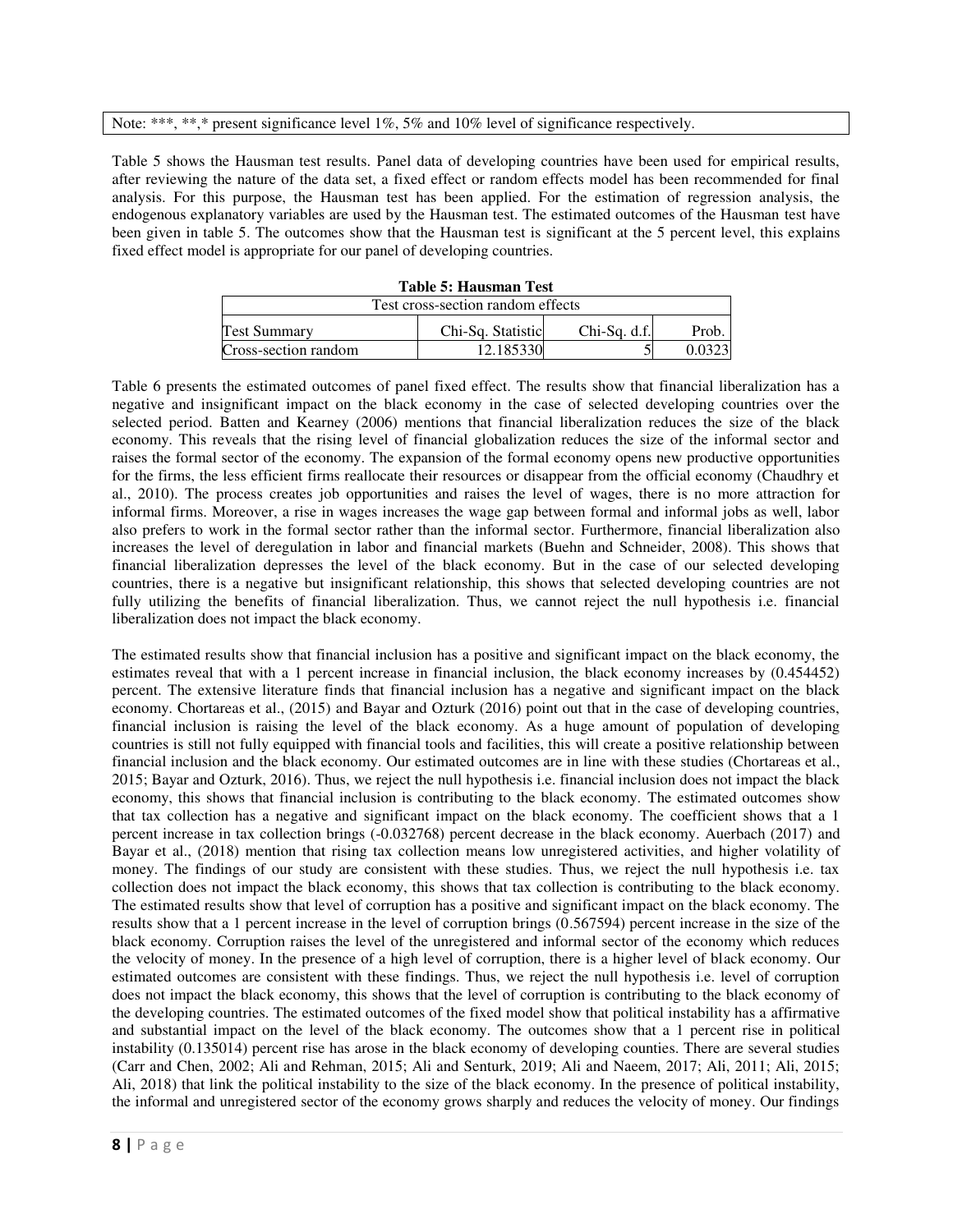are consistent with the findings of these studies. Thus, we reject the null hypothesis i.e. political instability does not impact the black economy, this shows that political instability is contributing to the black economy of the developing countries.

| Dependent Variable: BE |             |            |             |        |  |  |  |
|------------------------|-------------|------------|-------------|--------|--|--|--|
| Ind. Variables         | Coefficient | Std. Error | t-Statistic | Prob.  |  |  |  |
| <b>FINL</b>            | $-0.002095$ | 0.003915   | $-0.535251$ | 0.5930 |  |  |  |
| <b>FININ</b>           | 0.454452    | 0.192156   | 2.365013    | 0.0189 |  |  |  |
| TC.                    | $-0.032768$ | 0.010604   | $-3.090122$ | 0.0023 |  |  |  |
| <b>COR</b>             | 0.567594    | 0.101880   | 5.571187    | 0.0000 |  |  |  |
| <b>POL</b>             | 0.135014    | 0.070088   | 1.926353    | 0.0554 |  |  |  |
|                        | 28.71584    | 0.248520   | 115.5476    | 0.0000 |  |  |  |

|  |  |  |  | <b>Table 6: Panel Fixed Effect Outcomes</b> |
|--|--|--|--|---------------------------------------------|
|--|--|--|--|---------------------------------------------|

Table 7 presents the estimated outcomes of the panel Granger causality test. The results show that there is bidirectional causality is running between financial liberalization and the size of the black economy. We reject the null hypothesis of no causality, hence there is a causal relationship between financial liberalization and the black economy in the case of developing countries. The estimated outcomes reveal that financial inclusion does not cause the black economy. The results reveal that unidirectional causality is running from black economy to financial inclusion in the case of developing countries. Thus, we accept the null hypothesis i.e. financial inclusion does not causal black economy. The results show that there is unidirectional causality is running from tax collection to the size of the black economy. The estimates explain that there is bidirectional causality is running between the level of corruption and the size of the black economy, between political instability and the size of the black economy in the case of developing countries. The results explain that unidirectional causality is running from financial inclusion to financial liberalization in the case of developing countries. Thus, we reject the null hypothesis, as there is a causal relationship between financial inclusion and financial liberalization over the selected sample countries and periods. The results show that there is no causal relationship between tax collection and financial liberalization, between financial liberalization and political instability, between tax collection and level of corruption, between political instability and tax collection in the case of selected developing countries. The outcomes show that there is unidirectional causality is running from the level of corruption to financial liberalization, from financial inclusion to tax collection, from financial inclusion to the level of corruption, from financial inclusion to political instability, from political instability to level of corruption. The overall causality results show that expect few most of the variables have a unidirectional causal relationship in the case of developing countries.

**Table 7: Panel Granger Causality Outcomes** 

| $\frac{1}{2}$                           |         |            |        |
|-----------------------------------------|---------|------------|--------|
| Null Hypothesis:                        | W-Stat. | Zbar-Stat. | Prob.  |
| FINL does not homogeneously cause BE    | 4.85983 | 2.63039    | 0.0085 |
| BE does not homogeneously cause FINL    | 7.91361 | 6.14971    | 8.E-10 |
| FININ does not homogeneously cause BE   | 2.99665 | 0.49302    | 0.6220 |
| BE does not homogeneously cause FININ   | 7.79764 | 6.05949    | 1.E-09 |
| TC does not homogeneously cause BE      | 5.25594 | 3.11253    | 0.0019 |
| BE does not homogeneously cause TC      | 3.36719 | 0.92264    | 0.3562 |
| COR does not homogeneously cause BE     | 5.84061 | 3.79043    | 0.0002 |
| BE does not homogeneously cause COR     | 4.55364 | 2.29826    | 0.0215 |
| POL does not homogeneously cause BE     | 4.33644 | 2.04643    | 0.0407 |
| BE does not homogeneously cause POL     | 5.47346 | 3.36474    | 0.0008 |
| FININ does not homogeneously cause FINL | 5.42415 | 3.28074    | 0.0010 |
| FINL does not homogeneously cause FININ | 3.85374 | 1.47093    | 0.1413 |
| TC does not homogeneously cause FINL    | 2.84368 | 0.30689    | 0.7589 |
| FINL does not homogeneously cause TC    | 1.57823 | $-1.15147$ | 0.2495 |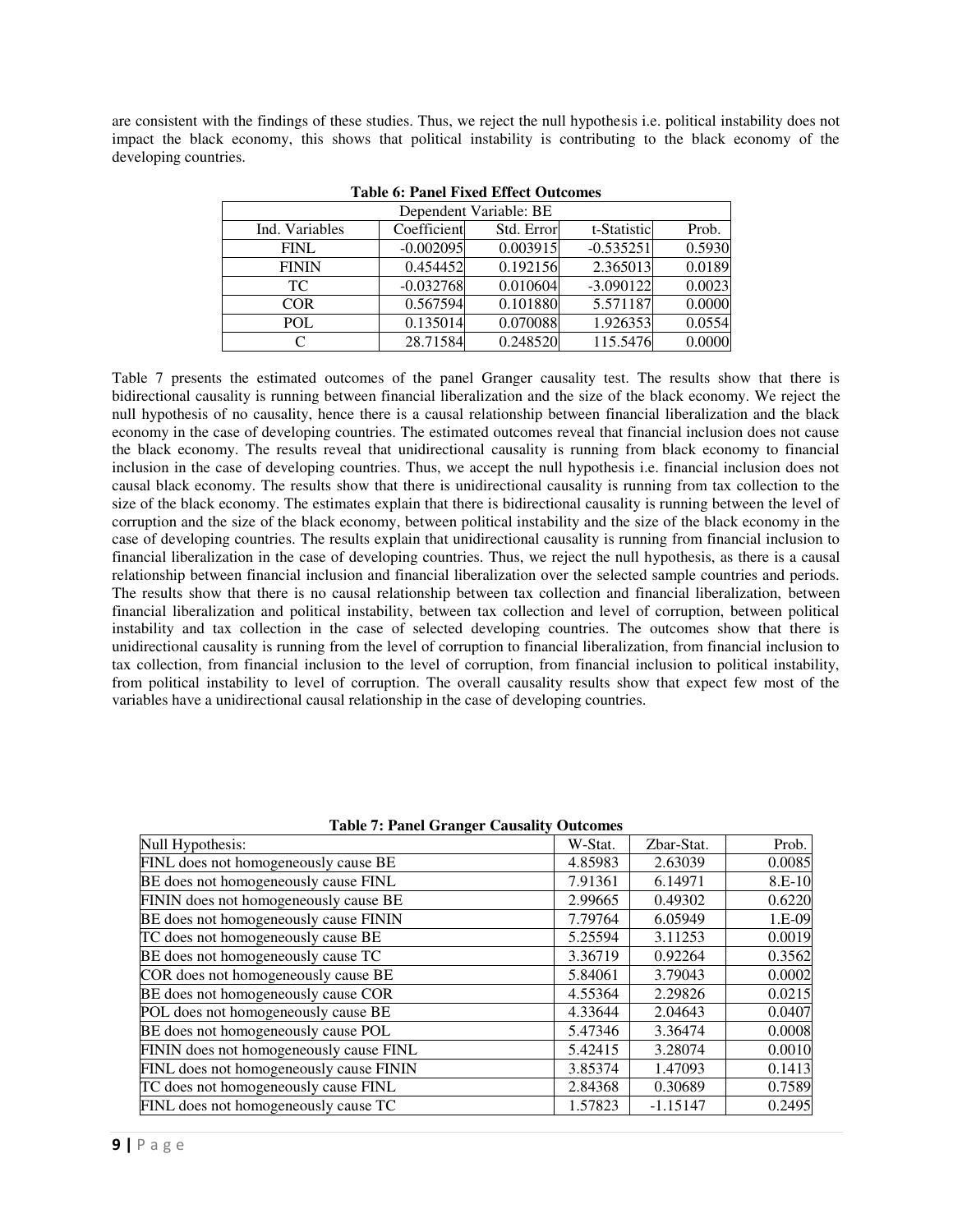| COR does not homogeneously cause FINL  | 4.73641 | 2.48816    | 0.0128 |
|----------------------------------------|---------|------------|--------|
| FINL does not homogeneously cause COR  | 3.58568 | 1.16201    | 0.2452 |
| POL does not homogeneously cause FINL  | 2.44261 | $-0.15532$ | 0.8766 |
| FINL does not homogeneously cause POL  | 2.73502 | 0.18167    | 0.8558 |
| TC does not homogeneously cause FININ  | 2.94456 | 0.43262    | 0.6653 |
| FININ does not homogeneously cause TC  | 5.01940 | 2.83828    | 0.0045 |
| COR does not homogeneously cause FININ | 2.98620 | 0.48090    | 0.6306 |
| FININ does not homogeneously cause COR | 4.29242 | 1.99539    | 0.0460 |
| POL does not homogeneously cause FININ | 3.22100 | 0.75314    | 0.4514 |
| FININ does not homogeneously cause POL | 4.18630 | 1.87236    | 0.0612 |
| COR does not homogeneously cause TC    | 3.68164 | 1.28723    | 0.1980 |
| TC does not homogeneously cause COR    | 2.09702 | $-0.55005$ | 0.5823 |
| POL does not homogeneously cause TC    | 2.31301 | $-0.29962$ | 0.7645 |
| TC does not homogeneously cause POL    | 2.50354 | $-0.07871$ | 0.9373 |
| POL does not homogeneously cause COR   | 4.46919 | 2.20035    | 0.0278 |
| COR does not homogeneously cause POL   | 3.14533 | 0.66541    | 0.5058 |

# **VII. CONCLUSIONS**

This study has examined the impact of financial liberalization and financial inclusion on the black economy in the case of developing countries from 2004 to 2019. WDI databases have been used to collect data of selected countries. The black economy is selected as an explained variable, whereas financial inclusion, financial liberalization, tax collection, level of corruption and political instability are selected as explanatory variables. The intertemporal properties of the variables have been checked with the help of descriptive statistic. Panel unit root issue has been checked with the help of PP-Fisher Chi-square (PP-FC), ADF-Fisher Chi-square (ADF-FC), Im, Pesaran, and Shin W-stat (IPSW), and Levin, Lin & Chu t\* (LLC) unit root tests. The fixed-effect model has been used for examining the dependence of the black economy on selected explanatory variables. Panel Granger causality test has been applied for checking the causal relationship among the selected variables. The outcomes of descriptive statistic explain that selected variables have reasonable and correct intertemporal properties. The results of the correlation matrix explain that most of the variables have significant correlation and there is no issue of multicollinearity among the selected explanatory variables. The estimated unit root test outcomes show that there is the same order of integration among the selected variables of the model. The results of the Hausman test show that the fixed effect model is the more appropriate model to examine the regression coefficient. The results show that financial liberalization has a negative and insignificant impact on the black economy. Financial inclusion has a positive and significant impact on the black economy. Tax collection has a negative and significant impact on the black economy. The outcomes show that the level of corruption and political instability have a positive and significant impact on the black economy. The results show that there is bidirectional causality is running between financial liberalization and the size of the black economy. The results reveal that unidirectional causality is running from black economy to financial inclusion in the case of developing countries. The results show that there is unidirectional causality is running from tax collection to the size of the black economy. The estimates explain that there is bidirectional causality is running between the level of corruption and the size of the black economy, between political instability and the size of the black economy in the case of developing countries. The overall results show that financial inclusion, level of corruption, and political instability are encouraging the size of the black economy in developing countries. Whereas tax collection is depressing the size of the black economy in the case of selected developing countries. On the basis of estimated outcomes, discussion and conclusions, there are some policy suggestions to reduce the size of the black economy in developing counties. Financial liberalization has an insignificant impact on the black economy, the developing countries should promote the benefits of financial liberalization, as the financial bindings among the counties reduce the size of the informal sector and illegal transactions. Financial inclusion has a affirmative and substantial effect on the black economy, the emerging countries should educate the masses about financial facilities and their benefits, e.g. fewer chances of fraud and cheating when financial transactions are made through banking. Moreover, the banking sector promotes saving and current account and increase the number of branches, so, that positive impact can vanish and financial inclusion can reduce the size of the black economy. Higher collection means there is a higher registered number of populations, and there are fewer informal and unregistered activities. Thus, developing countries should promote tax registration and its benefits. Moreover, for the reduction of the black economy developing countries should control corruption and political instability at the same time. Following all the good qualities of the study, there are certain limitations,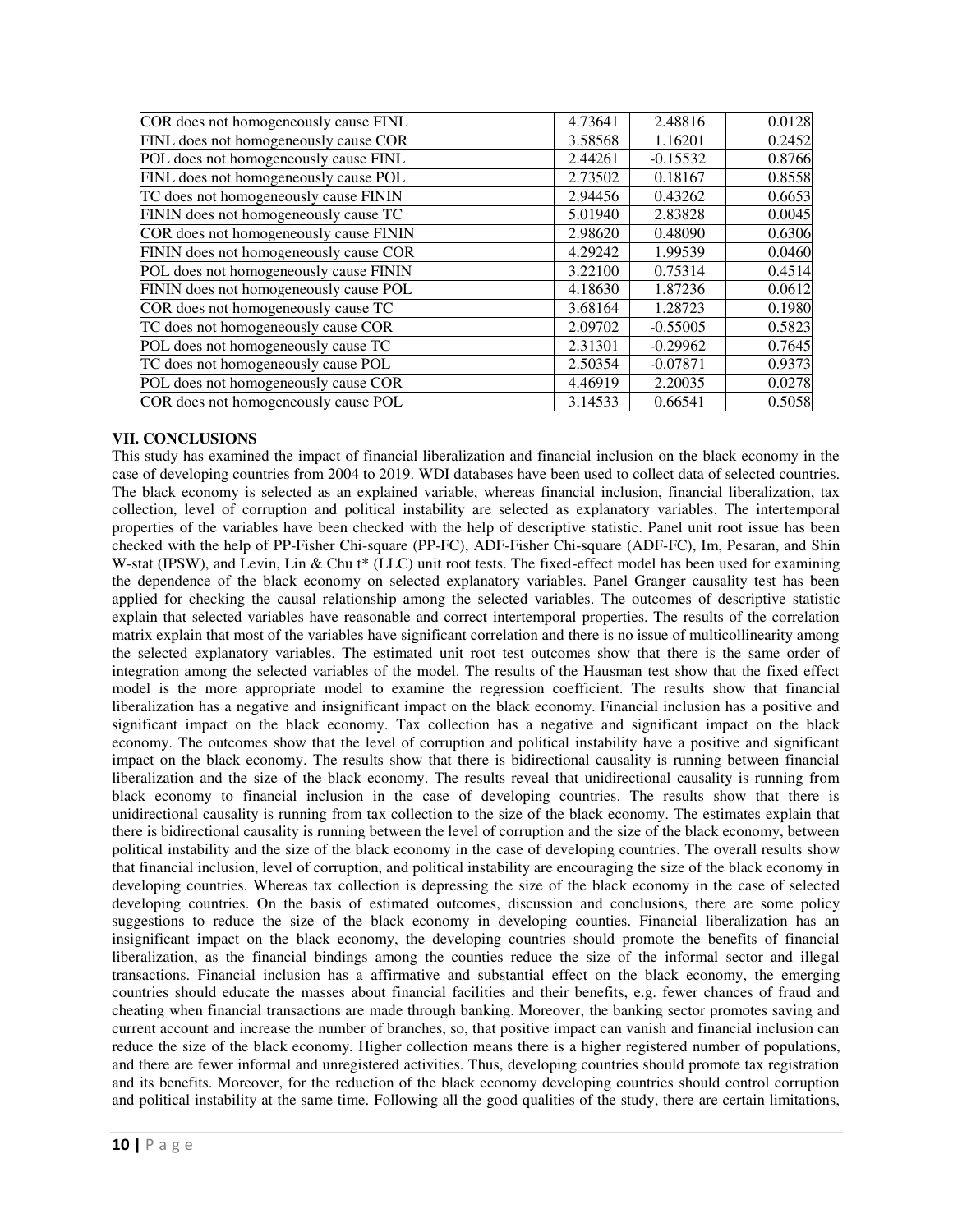the study can be improved by reducing these limitations. First, there is the availability of data, by increase the data range, more significant results can be obtained. Second, by making a comparative analysis of developing and developed countries, the scope of the study can be increased. Third, there is a dire need for some solid proxy measure for the black economy, for this primary survey is need, which can provide the best realistic policy options.

### **REFERENCES**

- Ahmed, M., & Ahmed, Q. M. (1995). Estimation of the black economy of Pakistan through the monetary approach. *The Pakistan Development Review*, *34*(4), 791-807.
- Akinsola, F. A., & Odhiambo, N. M. (2017). The impact of financial liberalization on economic growth in sub-Saharan Africa*. Cogent Economics & Finance,* 5(1), 101-111.
- Ali, A. & Naeem, M.Z. (2017). Trade Liberalization and Fiscal Management of Pakistan: A Brief Overview. *Policy Brief-Department of Economics, PU, Lahore*. 2017 (1), 1-6.
- Ali, A. (2011). Disaggregated import demand functions of Pakistan; An empirical Analysis. M-Phil Thesis, NCBA&E, Lahore, Pakistan, 1-70.
- Ali, A. (2015). *The impact of macroeconomic instability on social progress: an empirical analysis of Pakistan*. (Doctoral dissertation, National College of Business Administration & Economics Lahore).
- Ali, A. (2018). Issue of Income Inequality Under the Perceptive of Macroeconomic Instability: An Empirical Analysis of Pakistan. *Pakistan Economic and Social Review*, 56(1), 121-155.
- Ali, A. and Bibi, C. (2017). Determinants of Social Progress and its Scenarios under the role of Macroeconomic Instability: Empirics from Pakistan. *Pakistan Economic and Social Review* 55 (2), 505-540.
- Ali, A., & Ahmad, K. (2014). The Impact of Socio-Economic Factors on Life Expectancy in Sultanate of Oman: An Empirical Analysis. *Middle-East Journal of Scientific Research*, 22(2), 218-224.
- Ali, A., & Audi, M. (2016). The Impact of Income Inequality, Environmental Degradation and Globalization on Life Expectancy in Pakistan: An Empirical Analysis. *International Journal of Economics and Empirical Research*, 4 (4), 182-193.
- Ali, A., & Audi, M. (2018). Macroeconomic Environment and Taxes Revenues in Pakistan: An Application of ARDL Approach. *Bulletin of Business and Economics* (BBE), 7(1), 30-39.
- Ali, A., & Rehman, H. U. (2015). Macroeconomic instability and its impact on the gross domestic product: an empirical analysis of Pakistan. *Pakistan Economic and Social Review*, 285-316.
- Ali, A., & Şenturk, I. (2019). Justifying the Impact of Economic Deprivation, Maternal Status and Health infrastructure on Under-Five Child Mortality in Pakistan: An Empirical Analysis. *Bulletin of Business and Economics*, 8(3), 140-154.
- Ali, A., & Zulfiqar, K. (2018). An Assessment of Association between Natural Resources Agglomeration and Unemployment in Pakistan. *Pakistan Vision*, 19(1), 110-126.
- Ali, A., Ahmed, F., & Rahman, F. U. (2016). Impact of Government Borrowing on Financial Development (A case study of Pakistan). *Bulletin of Business and Economics* (BBE), 5(3), 135-143.
- Ali, A., Audi, M., & Roussel, Y. (2021). Natural Resources Depletion, Renewable Energy Consumption and Environmental Degradation: A Comparative Analysis of Developed and Developing World. *International Journal of Energy Economics and Policy*, *11*(3), 251-260.
- Ali, A., Audi, M., Bibi, C., & Roussel, Y. (2021). The Impact of Gender Inequality and Environmental Degradation on Human Well-being in the Case of Pakistan: A Time Series Analysis. *International Journal of Economics and Financial Issues*, *11*(2), 92-99.
- Ali, A., Mujahid, N., Rashid, Y., & Shahbaz, M. (2015). Human capital outflow and economic misery: Fresh evidence for Pakistan. *Social Indicators Research*, *124*(3), 747-764.
- Almenar, V., Sánchez, J. L., & Sapena, J. (2019). Measuring the shadow economy and its drivers: the case of peripheral EMU countries. *Economic Research-Ekonomska Istraživanja*, 1-15.
- Arby, M. F., Malik, M. J., & Hanif, M. N. (2010). The size of informal economy in Pakistan.
- Arshad, S., & Ali, A. (2016). Trade-off between Inflation, Interest and Unemployment Rate of Pakistan: Revisited. *Bulletin of Business and Economics (BBE)*, *5*(4), 193-209.
- Ashraf, I., & Ali, A. (2018). Socio-Economic Well-Being and Women Status in Pakistan: An Empirical Analysis. *Bulletin of Business and Economics (BBE)*, 7(2), 46-58.
- Ashraf, O., & Kemal, M. A. (2019). *Exploring the Determinants of Underground Economy of Pakistan* (No. 2019: 163). Pakistan Institute of Development Economics.
- Aslam, S. (1998). The underground economy and tax evasion in Pakistan: Annual estimates (1960-1998) and the impact of dollarisation of the economy. *The Pakistan Development Review*, 621-631.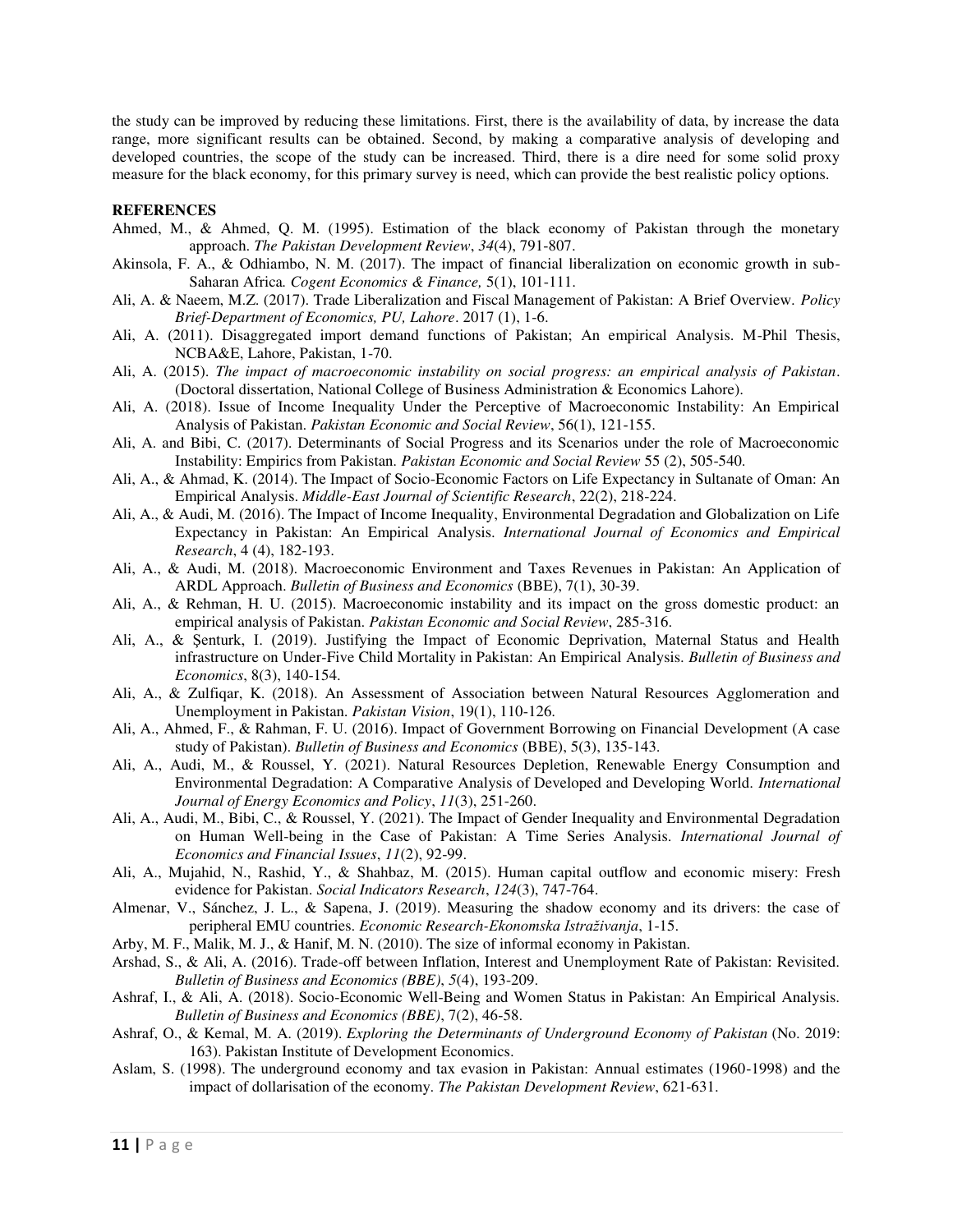- Audi, M & Ali, A. (2017). Socio-Economic Status and Life Expectancy in Lebanon: An Empirical Analysis. *Archives of Business Research*, 5(11), 159-170
- Audi, M. & Ali, A. (2017). Environmental Degradation, Energy consumption, Population Density and Economic Development in Lebanon: A time series Analysis (1971-2014). *Journal of International Finance and Economics*, 17(1), 7-20.
- Audi, M. Sadiq, A. Ali, A. and Roussel, Y. (2021). Performance Evaluation of Islamic and Non-Islamic Equity and Bonds Indices: Evidence from Selected Emerging and Developed Countries. *Journal of Applied Economic Sciences*, 16(73), 251– 269.
- Audi, M., & Ali, A. (2016). A Causality and Co-integration Analysis of Some Selected Socio-Economic Determinants of Fertility: Empirics from Tunisia. *Bulletin of Business and Economics (BBE)*, 5(1), 20-36.
- Audi, M., Ali, A., & Roussel, Y. (2021). Aggregate and Disaggregate Natural Resources Agglomeration and Foreign Direct Investment in France. *International Journal of Economics and Financial Issues*, *11*(1), 147-156.
- Audi, M., Ali, A., & Roussel, Y. (2021). The Advancement in Information and Communication Technologies (ICT) and Economic Development: A Panel Analysis. *International Journal of Innovation, Creativity and Change*, 15(4), 1013-1039.
- Auerbach, A. J. (2017). *Demystifying the Destination-Based Cash-Flow Tax* (No. w23881). National Bureau of Economic Research.
- Azeem, S. W., Hussain, H., & Hussain, R. Y. (2012). The determinants of foreign investment in Pakistan: a gravity model analysis. *LogForum*, *8*(2).
- Barhate, G. H., & Karir, M. A. (2011). Financial inclusion in India: An evaluation of trends and progress. *Asian Journal of Research in Social Sciences and Humanities*, *1*(4), 200-204.
- Batten, J. A., & Kearney, C. (2006). Interdependence and integration in emerging European financial markets. In *Emerging European Financial Markets: Independence and Integration Post-Enlargement*. Emerald Group Publishing Limited.
- Bayar, Y., & Ozturk, O. F. (2016). Financial Development and Shadow Economy in European Union Transition Economies. *Managing Global Transitions: International Research Journal*, *14*(2).
- Bayar, Y., Odabas, H., Sasmaz, M. U., & Ozturk, O. F. (2018). Corruption and shadow economy in transition economies of European Union countries: a panel cointegration and causality analysis. *Economic research-Ekonomska istraživanja*, *31*(1), 1940-1952.
- Bejaković, P. (2015). A revision of the shadow economy in Croatia: causes and effects. *Economic research-Ekonomska istraživanja*, *28*(1), 422-440.
- Bekaert, G., Harvey, C. R., & Lundblad, C. (2006). Growth volatility and financial liberalization. *Journal of international money and finance*, *25*(3), 370-403.
- Blackburn, K., Bose, N., & Capasso, S. (2012). Tax evasion, the underground economy and financial development. *Journal of Economic Behavior & Organization*, *83*(2), 243-253.
- Breusch, T. (2005). *Estimating the underground economy using MIMIC models*. Working Paper, National University of Australia, Canberra, Australia.
- Buehn, A., & Schneider, F. (2008). MIMIC models, cointegration and error correction: An application to the French shadow economy. *Available at SSRN 1135882*.
- Carr, M., & Chen, M. A. (2002). *Globalization and the informal economy: How global trade and investment impact on the working poor* (pp. 92-2). Geneva: International Labour Office.
- Celik, T., & Citak, L. (2016). Banking Competition, Financial Liberalization and Economic Growth: Evidence from Turkish Economy during the 1990-2014 Period. *International Journal of Economics and Financial Issues*, *6*(4), 1750-1755.
- Chaudhry, A. F., Hanif, M. M., Hassan, S., & Chani, M. (2019). Efficiency of the Black Foreign Exchange Market. *International Journal of Economics and Finance*, *11*(2), 165-174.
- Chaudhry, I. S., Malik, A., & Faridi, M. Z. (2010). Exploring the causality relationship between trade liberalization, human capital and economic growth: Empirical evidence from
- Chauvet, L., & Jacolin, L. (2017). Financial inclusion, bank concentration, and firm performance. *World Development*, *97*, 1-13.
- Chortareas, G., Magkonis, G., Moschos, D., & Panagiotidis, T. (2015). Financial development and economic activity in advanced and developing open economies: Evidence from panel cointegration. *Review of Development Economics*, *19*(1), 163-177.
- Haider, A., & Ali, A. (2015). Socio-economic determinants of crimes: a cross-sectional study of Punjab districts. *International Journal of Economics and Empirical Research*, 3(11), 550-560.